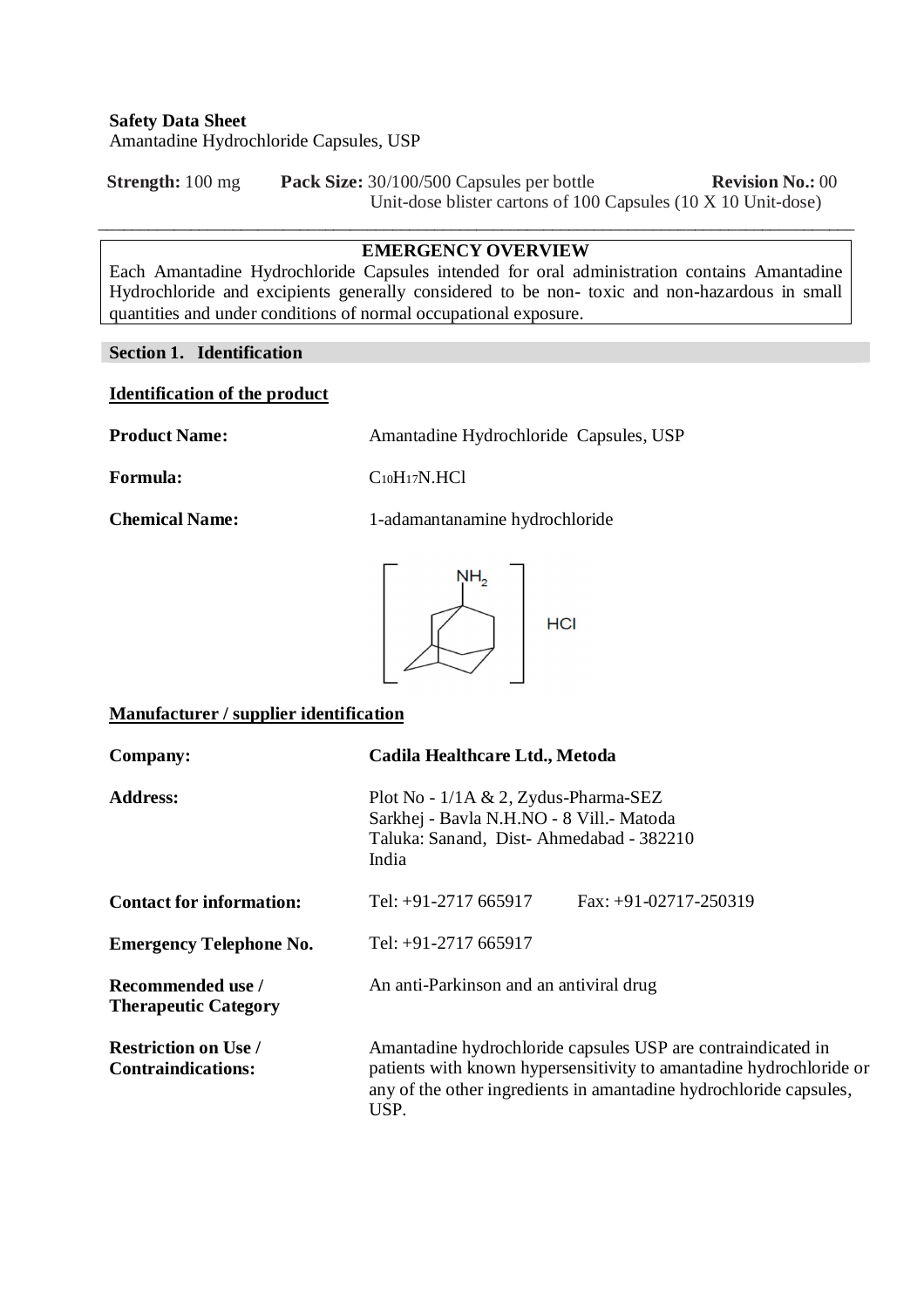**Strength:** 100 mg **Pack Size:** 30/100/500 Capsules per bottle **Revision No.:** 00 Unit-dose blister cartons of 100 Capsules (10 X 10 Unit-dose)

| <b>Section 2. Hazard(s) Identification</b> |                                                                                                                                                                                                                                                                                                                                                                                                                                                                                                                                                                                                                                                                                                                                                                                                                                                                                                                                                                                                                                                                                                                                                                                                                   |
|--------------------------------------------|-------------------------------------------------------------------------------------------------------------------------------------------------------------------------------------------------------------------------------------------------------------------------------------------------------------------------------------------------------------------------------------------------------------------------------------------------------------------------------------------------------------------------------------------------------------------------------------------------------------------------------------------------------------------------------------------------------------------------------------------------------------------------------------------------------------------------------------------------------------------------------------------------------------------------------------------------------------------------------------------------------------------------------------------------------------------------------------------------------------------------------------------------------------------------------------------------------------------|
| Dose and<br><b>Administration</b>          | Amantadine Hydrochloride Capsules, USP is available as<br>Conventional Capsules - each containing 100 mg Amantadine<br>Hydrochloride.                                                                                                                                                                                                                                                                                                                                                                                                                                                                                                                                                                                                                                                                                                                                                                                                                                                                                                                                                                                                                                                                             |
|                                            | The dose of amantadine hydrochloride capsules may need reduction<br>in patients with congestive heart failure, peripheral edema,<br>orthostatic hypotension, or impaired renal Function.                                                                                                                                                                                                                                                                                                                                                                                                                                                                                                                                                                                                                                                                                                                                                                                                                                                                                                                                                                                                                          |
|                                            | Adult<br>The adult daily dosage of amantadine hydrochloride capsules is 200<br>mg; two 100 mg capsules as a single daily dose. The daily dosage<br>may be split into one capsule of 100 mg twice a day. If central<br>nervous system effects develop in once-a-day dosage, a split dosage<br>schedule may reduce such complaints. In persons 65 years of age or<br>older, the daily dosage of amantadine hydrochloride capsules is 100<br>mg. A 100 mg daily dose has also been shown in experimental<br>challenge studies to be effective as prophylaxis in healthy adults who<br>are not at high risk for influenza-related complications. However, it<br>has not been demonstrated that a 100 mg daily dose is as effective as<br>a 200 mg daily dose for prophylaxis, nor has the 100 mg daily dose<br>been studied in the treatment of acute influenza illness. In recent<br>clinical trials, the incidence of central nervous system (CNS) side<br>effects associated with the 100 mg daily dose was at or near the level<br>of placebo. The 100 mg dose is recommended for persons who have<br>demonstrated intolerance to 200 mg of amantadine hydrochloride<br>daily because of CNS or other toxicities. |
|                                            | <b>Pediatric Patients</b><br>1 yr. to 9 yrs. of age<br>The total daily dose should be calculated on the basis of 2 to 4<br>mg/lb/day (4.4 to 8.8 mg/kg/day), but not to exceed 150 mg per day.                                                                                                                                                                                                                                                                                                                                                                                                                                                                                                                                                                                                                                                                                                                                                                                                                                                                                                                                                                                                                    |
|                                            | 9 yrs. to 12 yrs. of age<br>The total daily dose is 200 mg given as one capsule of 100 mg twice<br>a day. The 100 mg daily dose has not been studied in this pediatric<br>population. Therefore, there are no data which demonstrate that this<br>dose is as effective as or is safer than the 200 mg daily dose in this<br>patient population. Prophylactic dosing should be started in<br>anticipation of an influenza A outbreak and before or after contact<br>with individuals with influenza A virus respiratory tract illness.                                                                                                                                                                                                                                                                                                                                                                                                                                                                                                                                                                                                                                                                             |
|                                            |                                                                                                                                                                                                                                                                                                                                                                                                                                                                                                                                                                                                                                                                                                                                                                                                                                                                                                                                                                                                                                                                                                                                                                                                                   |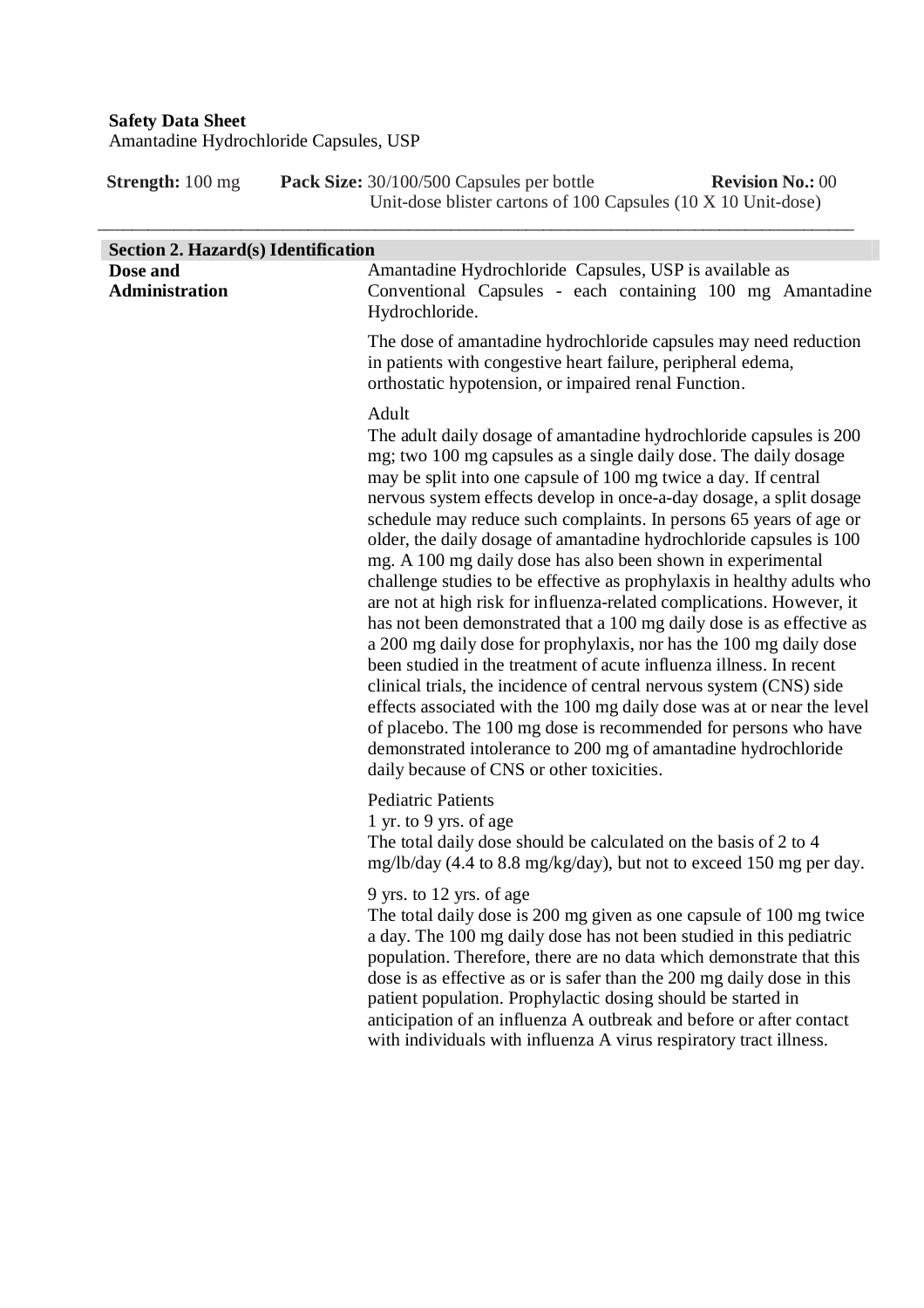| <b>Strength:</b> 100 mg | Pack Size: 30/100/500 Capsules per bottle<br><b>Revision No.: 00</b><br>Unit-dose blister cartons of 100 Capsules (10 X 10 Unit-dose)                                                                                                                                                                                                                                                                                                                                                                                                                                                                                                                                                                                                                                                                                                                                                                                                                                                                                                                                                                                                                                                                                                                                                                                    |
|-------------------------|--------------------------------------------------------------------------------------------------------------------------------------------------------------------------------------------------------------------------------------------------------------------------------------------------------------------------------------------------------------------------------------------------------------------------------------------------------------------------------------------------------------------------------------------------------------------------------------------------------------------------------------------------------------------------------------------------------------------------------------------------------------------------------------------------------------------------------------------------------------------------------------------------------------------------------------------------------------------------------------------------------------------------------------------------------------------------------------------------------------------------------------------------------------------------------------------------------------------------------------------------------------------------------------------------------------------------|
| <b>Adverse Effects</b>  | The adverse reactions reported most frequently at the recommended<br>dose of amantadine (5 to 10%) are: nausea, dizziness<br>(lightheadedness), and insomnia. Less frequently (1 to 5%) reported<br>adverse reactions are: depression, anxiety and irritability,<br>hallucinations, confusion, anorexia, dry mouth, constipation, ataxia,<br>livedoreticularis, peripheral edema, orthostatic hypotension,<br>headache, somnolence, nervousness, dream abnormality, agitation,<br>dry nose, diarrhea and fatigue.                                                                                                                                                                                                                                                                                                                                                                                                                                                                                                                                                                                                                                                                                                                                                                                                        |
|                         | Infrequently (0.1 to 1%) occurring adverse reactions are: congestive<br>heart failure, psychosis, urinary retention, dyspnea, skin rash,<br>vomiting, weakness, slurred speech, euphoria, thinking abnormality,<br>amnesia, hyperkinesia, hypertension, decreased libido and visual<br>disturbance, including punctate subepithelial or other corneal<br>opacity, corneal edema, decreased visual acuity, sensitivity to light,<br>and optic nerve palsy.                                                                                                                                                                                                                                                                                                                                                                                                                                                                                                                                                                                                                                                                                                                                                                                                                                                                |
|                         | Rare (less than $0.1\%$ ) occurring adverse reactions are: instances of<br>convulsion, leukopenia, neutropenia, eczematoid dermatitis,<br>oculogyric episodes, suicidal attempt, suicide, and suicidal ideation.                                                                                                                                                                                                                                                                                                                                                                                                                                                                                                                                                                                                                                                                                                                                                                                                                                                                                                                                                                                                                                                                                                         |
| <b>Over Dose Effect</b> | Deaths have been reported from overdose with amantadine. The<br>lowest reported acute lethal dose was 1 gram. Because some patients<br>have attempted suicide by overdosing with amantadine, prescriptions<br>should be written for the smallest quantity consistent with good<br>patient management. Acute toxicity may be attributable to the<br>anticholinergic effects of amantadine. Drug overdose has resulted in<br>cardiac, respiratory, renal or central nervous system toxicity.<br>Cardiac dysfunction includes arrhythmia, tachycardia and<br>hypertension. Pulmonary edema and respiratory distress (including<br>adult respiratory distress syndrome - ARDS) have been reported;<br>renal dysfunction including increased BUN, decreased creatinine<br>clearance and renal insufficiency can occur. Central nervous system<br>effects that have been reported include insomnia, anxiety, agitation,<br>aggressive behavior, hypertonia, hyperkinesia, ataxia, gait<br>abnormality, tremor, confusion, disorientation, depersonalization,<br>fear, delirium, hallucinations, psychotic reactions, lethargy,<br>somnolence and coma. Seizures may be exacerbated in patients with<br>prior history of seizure disorders. Hyperthermia has also been<br>observed in cases where a drug overdose has occurred. |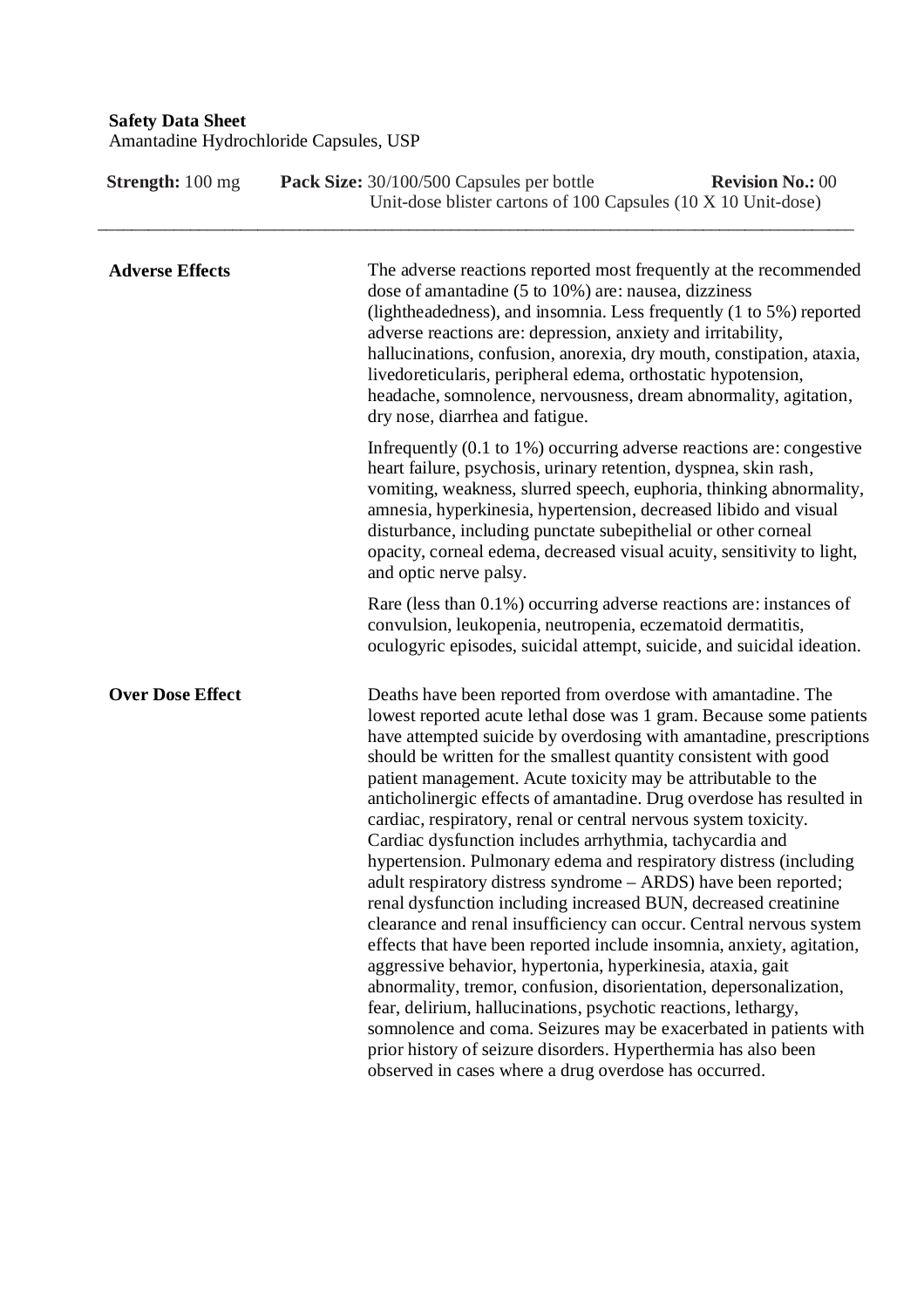| <b>Strength:</b> 100 mg   | Pack Size: 30/100/500 Capsules per bottle<br><b>Revision No.: 00</b><br>Unit-dose blister cartons of 100 Capsules (10 X 10 Unit-dose)                                                                                                                                                                                                                                                                                                                                                                                                                                                                                                                                                                                                                                                                                                                                                                                                                                                                                                                                                                                                                                                                                                                                                                                                                                                                                                                                                                                                                                                                                                                                                                                                                                                                                                                                   |
|---------------------------|-------------------------------------------------------------------------------------------------------------------------------------------------------------------------------------------------------------------------------------------------------------------------------------------------------------------------------------------------------------------------------------------------------------------------------------------------------------------------------------------------------------------------------------------------------------------------------------------------------------------------------------------------------------------------------------------------------------------------------------------------------------------------------------------------------------------------------------------------------------------------------------------------------------------------------------------------------------------------------------------------------------------------------------------------------------------------------------------------------------------------------------------------------------------------------------------------------------------------------------------------------------------------------------------------------------------------------------------------------------------------------------------------------------------------------------------------------------------------------------------------------------------------------------------------------------------------------------------------------------------------------------------------------------------------------------------------------------------------------------------------------------------------------------------------------------------------------------------------------------------------|
| <b>Contraindications</b>  | Amantadine hydrochloride capsules USP are contraindicated in<br>patients with known hypersensitivity to amantadine hydrochloride or<br>to any of the other ingredients in amantadine hydrochloride capsules,<br>USP.                                                                                                                                                                                                                                                                                                                                                                                                                                                                                                                                                                                                                                                                                                                                                                                                                                                                                                                                                                                                                                                                                                                                                                                                                                                                                                                                                                                                                                                                                                                                                                                                                                                    |
| <b>Pregnancy Comments</b> | The effect of amantadine on embryofetal and peri-postnatal<br>development has not been adequately tested, that is, in studies<br>conducted under Good Laboratory Practice (GLP) and according to<br>current recommended methodology. However, in two non-GLP<br>studies in rats in which females were dosed from 5 days prior to<br>mating to Day 6 of gestation or on Days 7 to 14 of gestation,<br>amantadine produced increases in embryonic death at an oral dose of<br>100 mg/kg (or 3 times the maximum recommended human dose on a<br>mg/m2 basis). In the non-GLP rat study in which females were dosed<br>on Days 7 to 14 of gestation, there was a marked increase in severe<br>visceral and skeletal malformations at oral doses of 50 and 100<br>mg/kg (or 1.5 and 3 times, respectively, the maximum recommended<br>human dose on a mg/mz basis). The no-effect dose for teratogenicity<br>was 37 mg/kg (equal to the maximum recommended human dose on<br>a mg/m2 basis). The safety margins reported may not accurately<br>reflect the risk considering the questionable quality of the study on<br>which they are based. There are no adequate and well-controlled<br>studies in pregnant women. Human data regarding teratogenicity<br>after maternal use of amantadine is scarce. Tetralogy of Fallot and<br>tibial hemimelia (normal karyotype) occurred in an infant exposed to<br>amantadine during the first trimester of pregnancy (100 mg P.O. for<br>7 days during the 6th and 7th week of gestation). Cardiovascular<br>maldevelopment (single ventricle with pulmonary atresia) was<br>associated with maternal exposure to amantadine (100 mg/d)<br>administered during the first 2 weeks of pregnancy.<br>Amantadine should be used during pregnancy only if the potential<br>benefit justifies the potential risk to the embryo or fetus. |
| <b>Pregnancy Category</b> | Pregnancy Category C                                                                                                                                                                                                                                                                                                                                                                                                                                                                                                                                                                                                                                                                                                                                                                                                                                                                                                                                                                                                                                                                                                                                                                                                                                                                                                                                                                                                                                                                                                                                                                                                                                                                                                                                                                                                                                                    |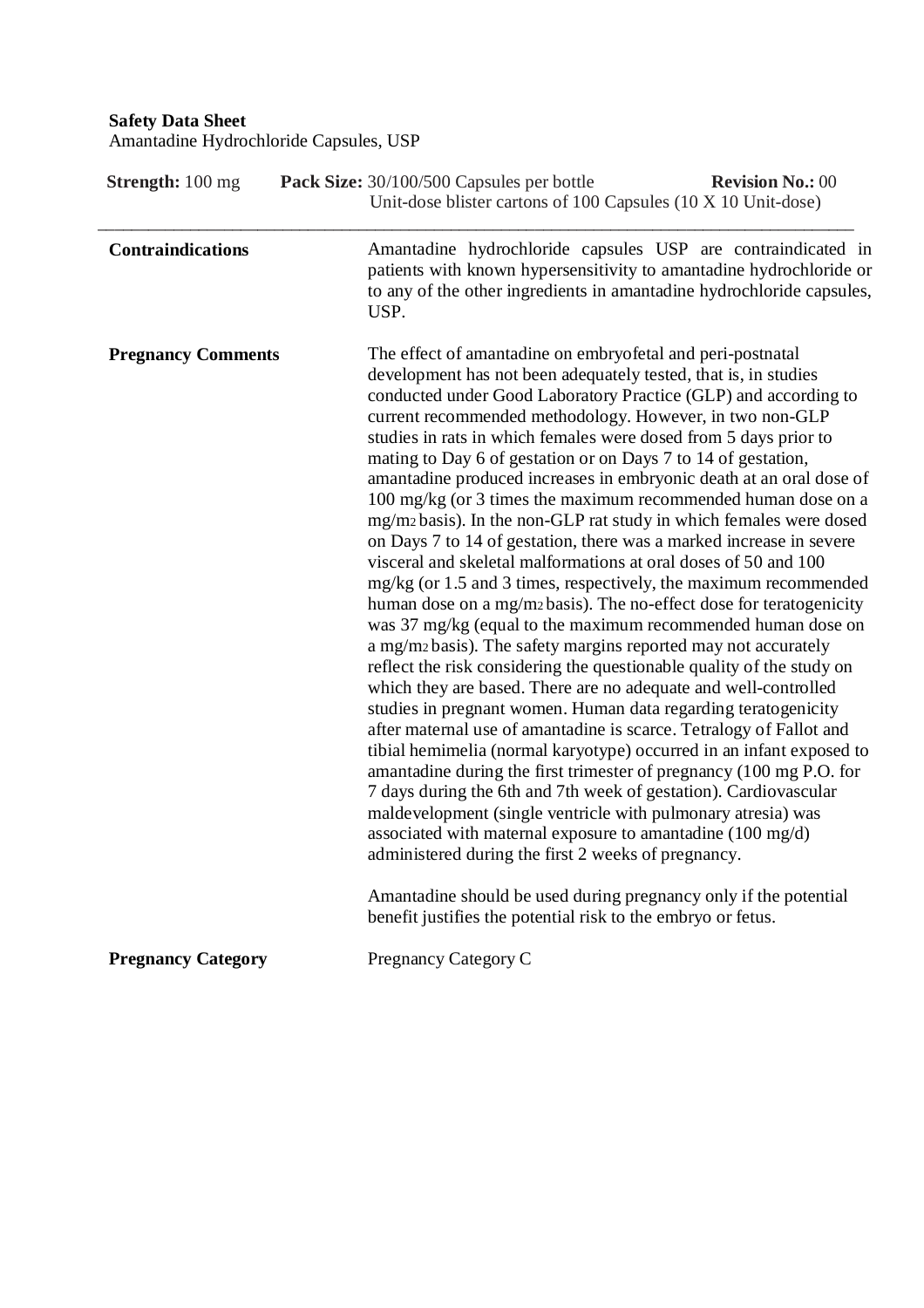**Strength:**  $100 \text{ mg}$  **Pack Size:**  $30/100/500$  Capsules per bottle **Revision No.:** 00 Unit-dose blister cartons of 100 Capsules (10 X 10 Unit-dose)

\_\_\_\_\_\_\_\_\_\_\_\_\_\_\_\_\_\_\_\_\_\_\_\_\_\_\_\_\_\_\_\_\_\_\_\_\_\_\_\_\_\_\_\_\_\_\_\_\_\_\_\_\_\_\_\_\_\_\_\_\_\_\_\_\_\_\_\_\_\_\_\_\_\_\_\_\_\_\_\_\_\_\_\_\_\_\_\_\_\_

| <b>Section 3. Composition / information on ingredients</b> |                       |               |
|------------------------------------------------------------|-----------------------|---------------|
| Component                                                  | <b>Exposure Limit</b> | CAS No.       |
| <b>Principle Component:</b>                                |                       |               |
| Amantadine Hydrochloride                                   | Not Found             | 665-66-7      |
| <b>Inactive Ingredients:</b>                               |                       |               |
| Cross carmellose Sodium<br>(ACDISOL)                       | Not Found             | 74811-65-7    |
| Microcrystalline Cellulose 101<br>(Comprecel M $101D+$ )   | Not Found             | 9004-34-6     |
| Ethyl Cellulose 4CPS (Ethocel<br>Std 4 premium) (Dow)      | Not Found             | 9004-57-3     |
| Isopropyl alcohol                                          | Not Found             | $67 - 63 - 0$ |
| Microcrystalline Cellulose 102<br>(Comprecel M 102D+)      | Not Found             | 9004-34-6     |
| <b>Pregelatinised Starch</b><br>(Starch 1500)              | Not Found             | 9057-07-2     |
| <b>Megnesium Stearate (FERRO)</b>                          | Not Found             | 557-04-0      |
| <b>Section 4. First -aid measures</b>                      |                       |               |
|                                                            |                       |               |

General **Inhalation:** 

Move to fresh air. If breathing is difficult, trained personnel should give oxygen. Call a physician if symptoms develop or persist. Under normal conditions of intended use, this material is not expected to be an inhalation hazard.

Skin contact:

Immediately flush skin with plenty of water. Take off contaminated clothing and wash before reuse. Get medical attention if symptoms occur.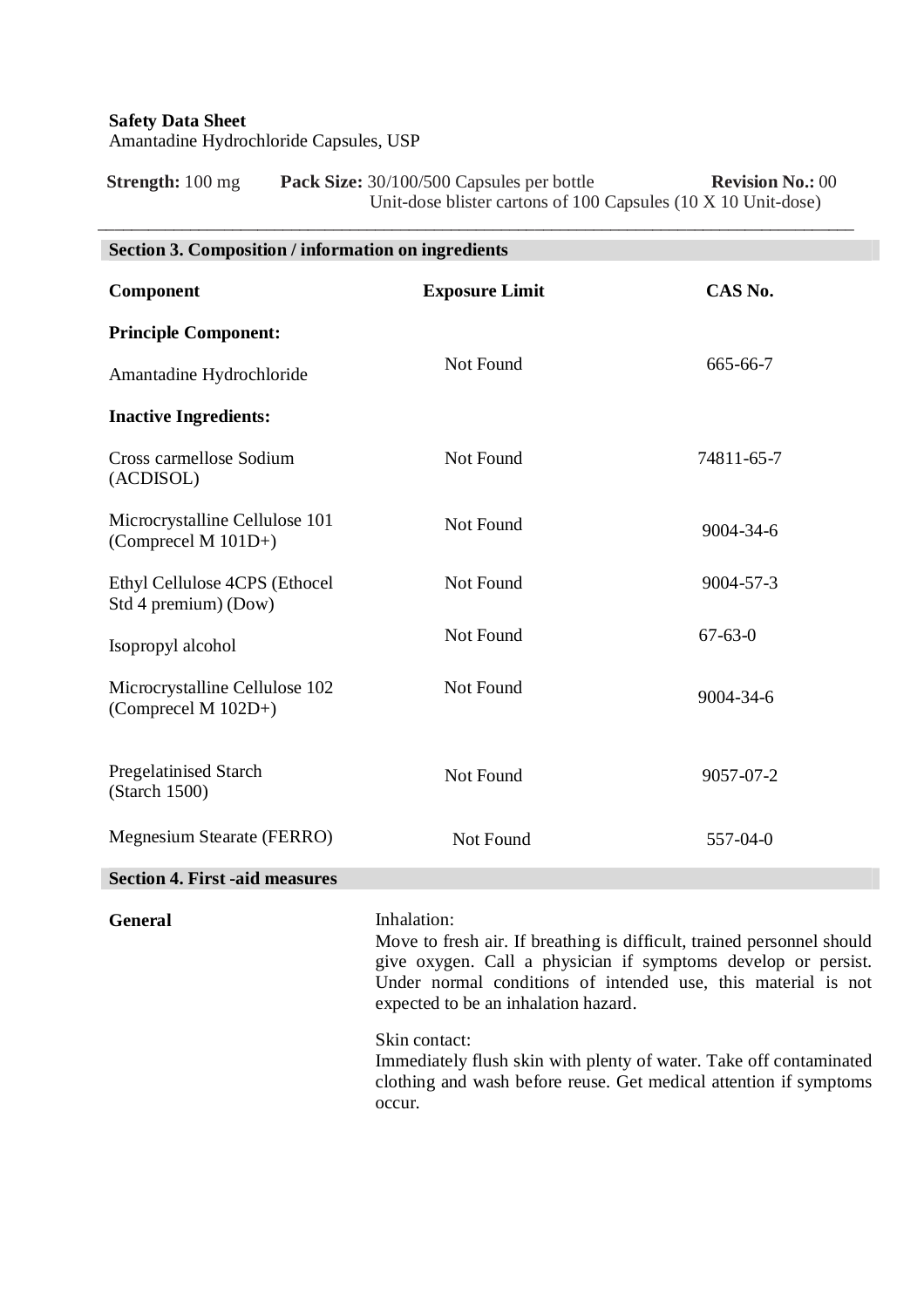| Amantadine Hydrochloride Capsules, USP |                                                                                                                                                                                                                                                                                                                                                                                                                                                                                                                                                                                                                                                                                                                                                                                                                                                                                                                                                                                                                                                                                                                                                                                                                                                                                                                                                                                                                                                                                                                                                                                                                                                                                                                                                                                                                                                                                     |  |
|----------------------------------------|-------------------------------------------------------------------------------------------------------------------------------------------------------------------------------------------------------------------------------------------------------------------------------------------------------------------------------------------------------------------------------------------------------------------------------------------------------------------------------------------------------------------------------------------------------------------------------------------------------------------------------------------------------------------------------------------------------------------------------------------------------------------------------------------------------------------------------------------------------------------------------------------------------------------------------------------------------------------------------------------------------------------------------------------------------------------------------------------------------------------------------------------------------------------------------------------------------------------------------------------------------------------------------------------------------------------------------------------------------------------------------------------------------------------------------------------------------------------------------------------------------------------------------------------------------------------------------------------------------------------------------------------------------------------------------------------------------------------------------------------------------------------------------------------------------------------------------------------------------------------------------------|--|
| <b>Strength:</b> 100 mg                | <b>Revision No.: 00</b><br>Pack Size: 30/100/500 Capsules per bottle<br>Unit-dose blister cartons of 100 Capsules (10 X 10 Unit-dose)                                                                                                                                                                                                                                                                                                                                                                                                                                                                                                                                                                                                                                                                                                                                                                                                                                                                                                                                                                                                                                                                                                                                                                                                                                                                                                                                                                                                                                                                                                                                                                                                                                                                                                                                               |  |
|                                        | Eye contact:<br>Rinse thoroughly with plenty of water for at least 15 minutes and<br>consult a physician.                                                                                                                                                                                                                                                                                                                                                                                                                                                                                                                                                                                                                                                                                                                                                                                                                                                                                                                                                                                                                                                                                                                                                                                                                                                                                                                                                                                                                                                                                                                                                                                                                                                                                                                                                                           |  |
|                                        | Ingestion:<br>If swallowed, rinse mouth with water (only if the person is<br>conscious). If ingestion of a large amount does occur, call a poison<br>control center immediately. Do not induce vomiting without advice<br>from poison control center.                                                                                                                                                                                                                                                                                                                                                                                                                                                                                                                                                                                                                                                                                                                                                                                                                                                                                                                                                                                                                                                                                                                                                                                                                                                                                                                                                                                                                                                                                                                                                                                                                               |  |
| Overdose<br><b>Treatment</b>           | There is no specific antidote for an overdose of amantadine.<br>However, slowly administered intravenous physostigmine in 1 and<br>2 mg doses in an adultz at 1-to 2-hour intervals and 0.5 mg doses in<br>a childs at 5- to 10-minute intervals up to a maximum of 2mg/hour<br>have been reported to be effective in the control of central nervous<br>system toxicity caused by amantadine hydrochloride. For acute<br>overdosing, general supportive measures should be employed along<br>with immediate gastric lavage or induction of emesis. Fluids should<br>be forced, and if necessary, given intravenously. The pH of the<br>urine has been reported to influence the excretion rate of mantadine.<br>Since the excretion rate of amantadine increases rapidly when the<br>urine is acidic, the administration of urine acidifying drugs may<br>increase the elimination of the drug from the body. The blood<br>pressure, pulse, respiration and temperature should be monitored.<br>The patient should be observed for hyperactivity and convulsions; if<br>required, sedation, and anticonvulsant therapy should be<br>administered. The patient should be observed for the possible<br>development of arrhythmias and hypotension; if required,<br>appropriate antiarrhythmic and antihypertensive therapy should be<br>given. Electrocardiographic monitoring may be required after<br>ingestion, since malignant tachyarrhythmias can appear after<br>overdose. Care should be exercised when administering adrenergic<br>agents, such as isoproterenol, to patients with an amantadine<br>overdose, since the dopaminergic activity of amantadine has been<br>reported to induce malignant arrhythmias.<br>The blood electrolytes, urine pH and urinary output should be<br>monitored. If there is no record of recent voiding, catheterization<br>should be done. |  |

**Safety Data Sheet**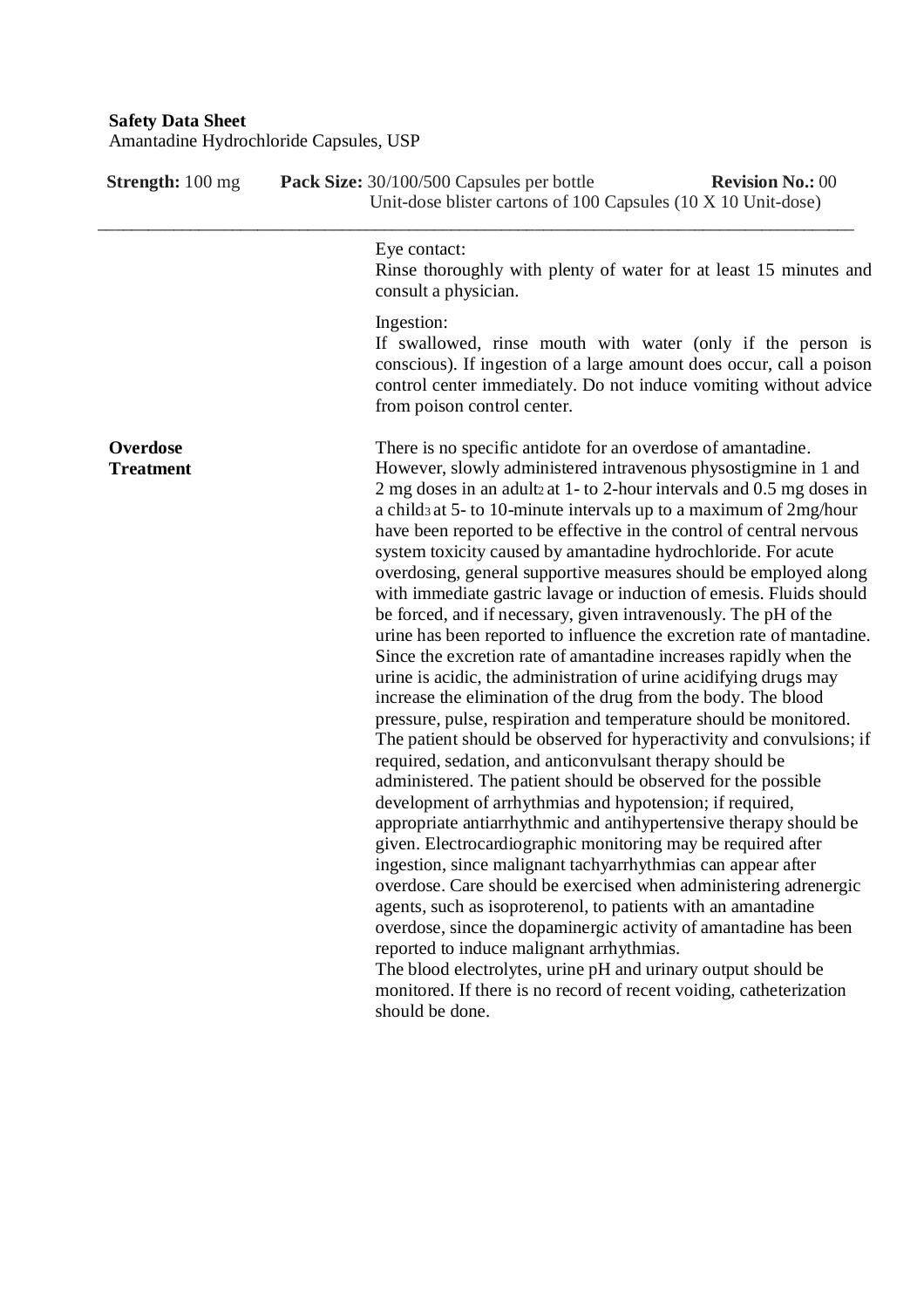**Strength:** 100 mg **Pack Size:** 30/100/500 Capsules per bottle **Revision No.:** 00 Unit-dose blister cartons of 100 Capsules (10 X 10 Unit-dose)

\_\_\_\_\_\_\_\_\_\_\_\_\_\_\_\_\_\_\_\_\_\_\_\_\_\_\_\_\_\_\_\_\_\_\_\_\_\_\_\_\_\_\_\_\_\_\_\_\_\_\_\_\_\_\_\_\_\_\_\_\_\_\_\_\_\_\_\_\_\_\_\_\_\_\_\_\_\_\_\_\_\_\_\_\_\_\_\_\_\_

|                                                                  | <b>Section 5. Fire -fighting measures</b>     |                                                                                                                                                                                                                                                                                                                                                                                                                                                                                                     |  |
|------------------------------------------------------------------|-----------------------------------------------|-----------------------------------------------------------------------------------------------------------------------------------------------------------------------------------------------------------------------------------------------------------------------------------------------------------------------------------------------------------------------------------------------------------------------------------------------------------------------------------------------------|--|
| <b>Flash point</b>                                               | Not Found                                     | <b>Upper Flammable Limit: Not Found</b>                                                                                                                                                                                                                                                                                                                                                                                                                                                             |  |
| <b>Auto-Ignition</b><br><b>Temperature</b>                       | Not Found                                     | Lower Flammable Limit: Not Found                                                                                                                                                                                                                                                                                                                                                                                                                                                                    |  |
| Suitable extinguishing media                                     |                                               | Water. Foam. Dry chemical powder. Carbon dioxide (CO2).                                                                                                                                                                                                                                                                                                                                                                                                                                             |  |
| <b>Specific hazards arising from</b><br>the chemical             |                                               | During fire, gases hazardous to health may be formed.                                                                                                                                                                                                                                                                                                                                                                                                                                               |  |
| Special protective equipment<br>and precautions for firefighters |                                               | Self-contained breathing apparatus and full protective clothing must<br>be worn in case of fire                                                                                                                                                                                                                                                                                                                                                                                                     |  |
| <b>Fire fighting</b><br>equipment/instructions                   |                                               | Move containers from fire area if you can do so without risk.                                                                                                                                                                                                                                                                                                                                                                                                                                       |  |
| <b>Specific methods</b>                                          |                                               | Use standard firefighting procedures and consider the hazards of<br>other involved materials.                                                                                                                                                                                                                                                                                                                                                                                                       |  |
| <b>General fire hazards</b>                                      |                                               | No unusual fire or explosion hazards noted                                                                                                                                                                                                                                                                                                                                                                                                                                                          |  |
|                                                                  | <b>Section 6. Accidental Release Measures</b> |                                                                                                                                                                                                                                                                                                                                                                                                                                                                                                     |  |
| <b>Spill Response</b>                                            |                                               | Keep unnecessary personnel away. Keep people away from and<br>upwind of spill/leak. Keep out of low areas. Wear appropriate<br>protective equipment and clothing during clean-up. Do not touch<br>damaged containers or spilled material unless wearing appropriate<br>protective clothing. Ensure adequate ventilation. Local authorities<br>should be advised if significant spillages cannot be contained.                                                                                       |  |
|                                                                  | <b>Section 7. Handling and Storage</b>        |                                                                                                                                                                                                                                                                                                                                                                                                                                                                                                     |  |
| Storage:                                                         |                                               | Store at 20° to 25°C (68° to 77°F) [See USP Controlled Room<br>Temperature]. Dispense in a tight container as defined in the USP.                                                                                                                                                                                                                                                                                                                                                                   |  |
|                                                                  |                                               | <b>Precautions for safe handling</b><br>Do not get this material in contact with eyes. Avoid contact with<br>eyes, skin, and clothing. Avoid prolonged exposure. Do not taste or<br>swallow. When using, do not eat, drink or smoke. Should be<br>handled in closed systems, if possible. Provide adequate ventilation.<br>Wear appropriate personal protective equipment. Wash hands<br>thoroughly after handling. Avoid release to the environment.<br>Observe good industrial hygiene practices. |  |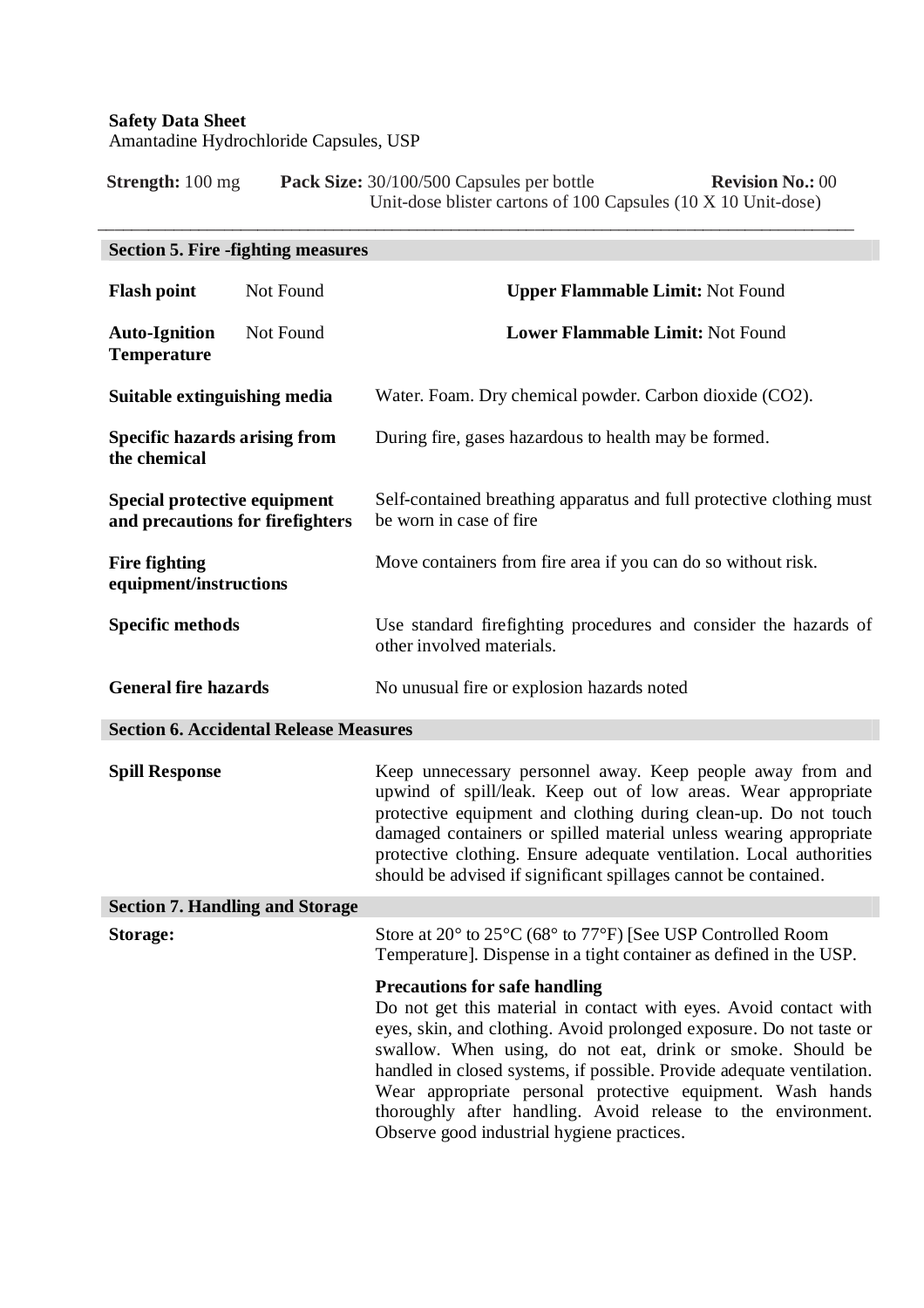**Strength:** 100 mg **Pack Size:** 30/100/500 Capsules per bottle **Revision No.:** 00 Unit-dose blister cartons of 100 Capsules (10 X 10 Unit-dose)

\_\_\_\_\_\_\_\_\_\_\_\_\_\_\_\_\_\_\_\_\_\_\_\_\_\_\_\_\_\_\_\_\_\_\_\_\_\_\_\_\_\_\_\_\_\_\_\_\_\_\_\_\_\_\_\_\_\_\_\_\_\_\_\_\_\_\_\_\_\_\_\_\_\_\_\_\_\_\_\_\_\_\_\_\_\_\_\_\_\_

# **Section 8. Exposure controls / personal protection Respiratory Protection Skin protection Eye/face protection Protective Clothing Biological limit values** Use a NIOSH/MSHA approved respirator if there is a risk of exposure to dust/fume at levels exceeding the exposure limits. No personal respiratory protective equipment normally required. For prolonged or repeated skin contact use suitable protective gloves. If contact is likely, safety glasses with side shields are recommended. Protective clothing is not normally necessary, however it is good practice to use apron. No biological exposure limits noted for the ingredient(s). **Exposure guidelines** General ventilation normally adequate. **Thermal hazards** Wear appropriate thermal protective clothing, when necessary. **General hygiene considerations Engineering controls** Always observe good personal hygiene measures, such as washing after handling the material and before eating, drinking, and/or smoking. Routinely wash work clothing and protective equipment to remove contaminants. For advice on suitable monitoring methods, seek guidance from a qualified environment, health and safety professional. Engineering controls should be used as the primary means to control exposures. General room ventilation is adequate unless the process generates dust, mist or fumes. Keep airborne contamination levels below the exposure limits listed above in this section.

#### **Section 9. Physical and chemical properties**

| Appearance        | Amantadine Hydrochloride Capsules, USP, 100 mg are white to<br>off-white powder filled in size "2" empty hard gelatin capsule<br>having red opaque colored cap imprinted with "652" in white ink<br>and red opaque colored body. |  |
|-------------------|----------------------------------------------------------------------------------------------------------------------------------------------------------------------------------------------------------------------------------|--|
| <b>Solubility</b> | Freely soluble in<br>water, ethanol and                                                                                                                                                                                          |  |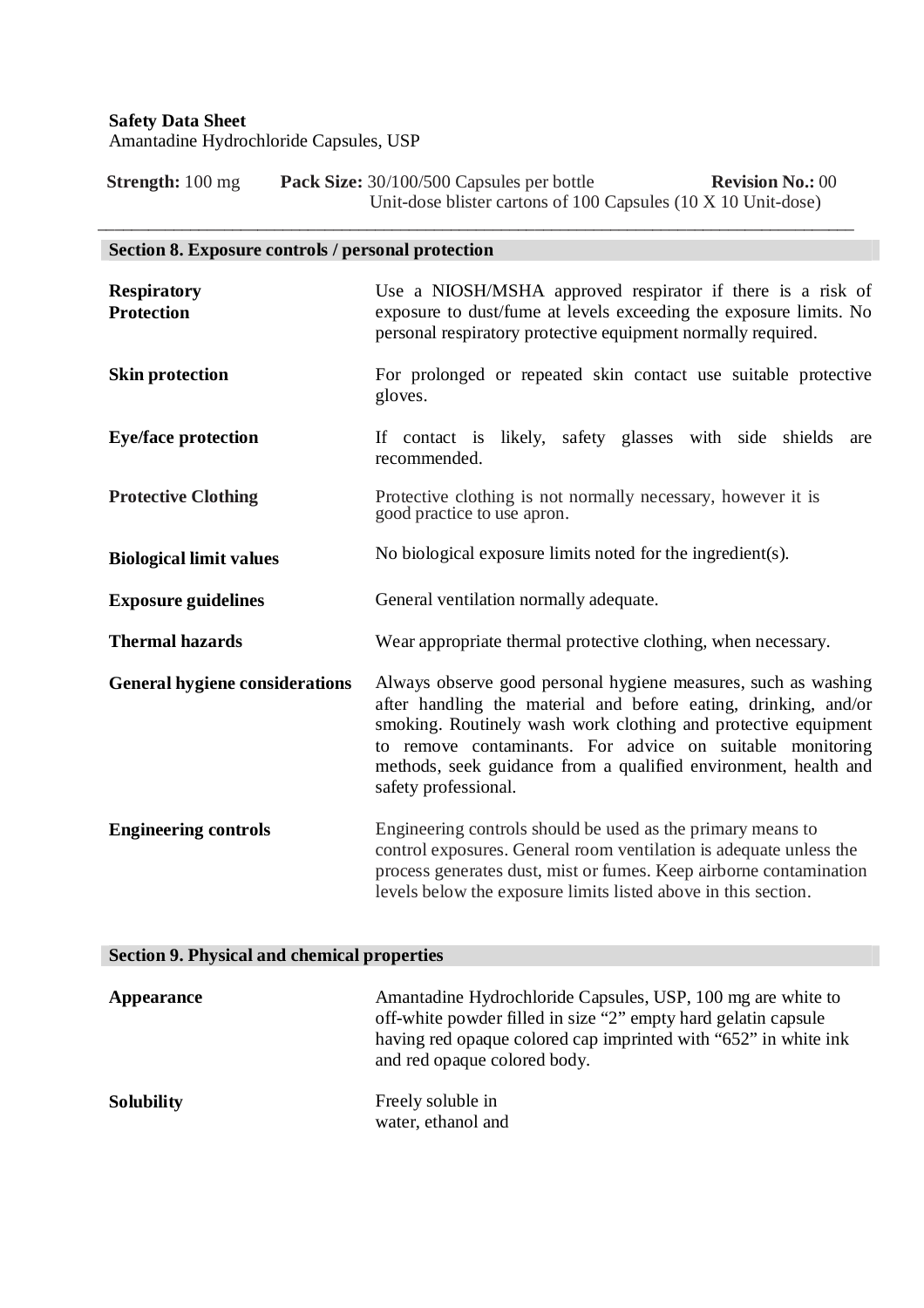| <b>Strength:</b> 100 mg                                                 | Pack Size: 30/100/500 Capsules per bottle<br><b>Revision No.: 00</b><br>Unit-dose blister cartons of 100 Capsules (10 X 10 Unit-dose)                                              |                         |                                                           |
|-------------------------------------------------------------------------|------------------------------------------------------------------------------------------------------------------------------------------------------------------------------------|-------------------------|-----------------------------------------------------------|
|                                                                         | methanol; soluble<br>in chloroform;<br>sparingly soluble in<br>methylene chloride;<br>practically<br>insoluble in ether.                                                           | Odour                   | Not available.                                            |
| <b>Boiling point</b>                                                    | Not available.                                                                                                                                                                     | <b>Melting Point</b>    | Not available.                                            |
| <b>Evaporation rate</b>                                                 | Not available.                                                                                                                                                                     | <b>Vapour density</b>   | Not available.                                            |
| <b>Reactivity in water</b>                                              | Not available.                                                                                                                                                                     | Vapour pressure         | Not available.                                            |
| % Volatile by volume                                                    | Not available.                                                                                                                                                                     | <b>Specific gravity</b> | Not available.                                            |
| <b>Other information</b><br><b>Section 10. Stability and Reactivity</b> | crystalline powder.                                                                                                                                                                |                         | Amantadine hydrochloride, USP is a white or almost white, |
| <b>Conditions to avoid</b>                                              | Contact with incompatible materials.                                                                                                                                               |                         |                                                           |
| <b>Stable</b>                                                           | <b>Reactivity</b><br>The product is stable and non-reactive under normal conditions of<br>use, storage and transport.                                                              |                         |                                                           |
| <b>Hazardous reactions</b>                                              | No dangerous reaction known under conditions of normal use.                                                                                                                        |                         |                                                           |
| <b>Decomposition products</b>                                           | None known. Irritating and/or toxic fumes and gases may be<br>emitted upon the product's decomposition.                                                                            |                         |                                                           |
| <b>Incompatible materials</b>                                           | Not available.                                                                                                                                                                     |                         |                                                           |
| <b>Section 11. Toxicological information</b>                            |                                                                                                                                                                                    |                         |                                                           |
| <b>General</b>                                                          | Handling of formulated product is not expected to cause any<br>toxicological affects. The data pertains to the ingredient in<br>formulations, rather than this specie formulation. |                         |                                                           |
| <b>Target Organ</b>                                                     | Eye contact, Skin contact and inhalation is not great risk as this<br>product is Capsules.                                                                                         |                         |                                                           |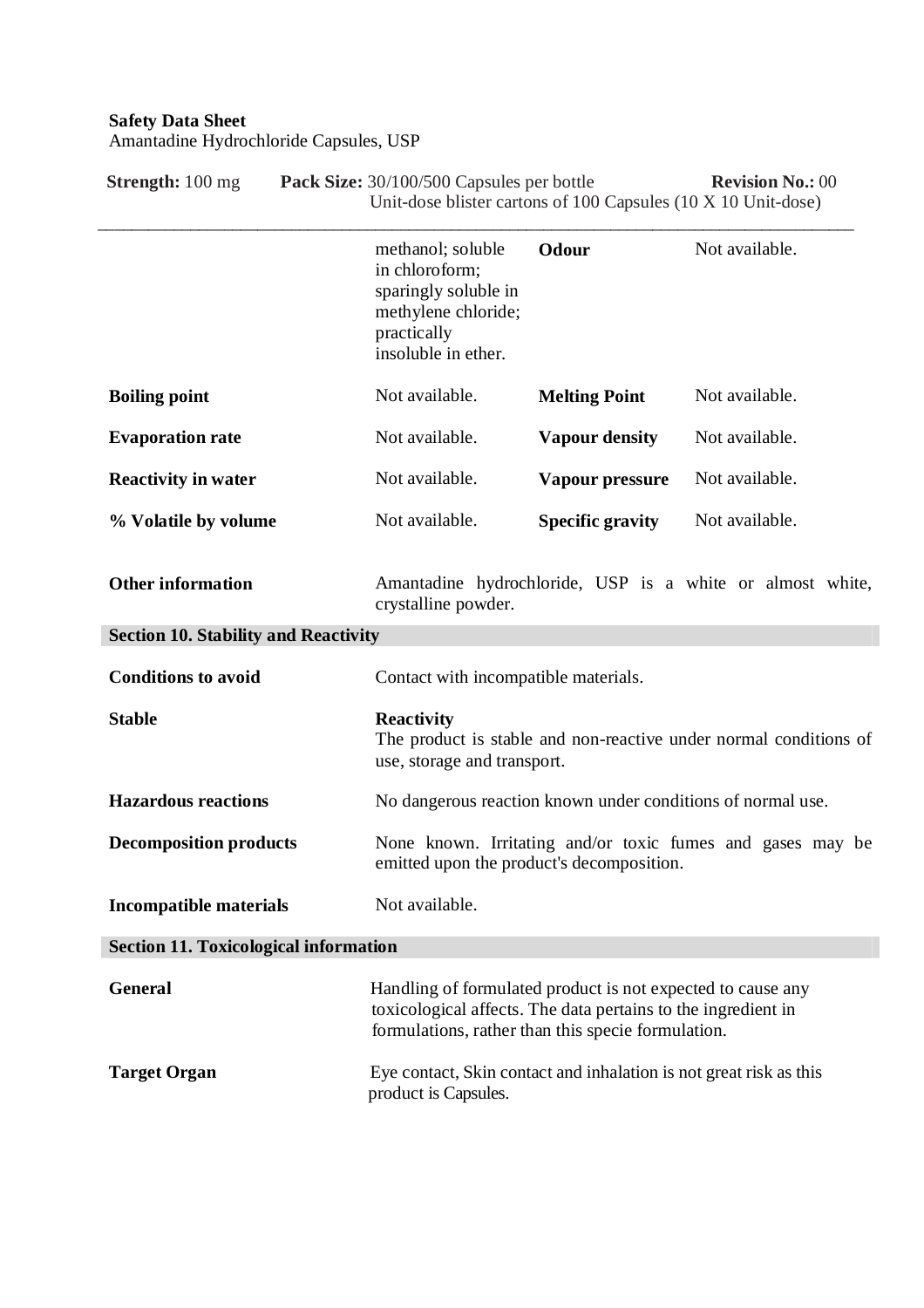| <b>Strength:</b> 100 mg                   | Pack Size: 30/100/500 Capsules per bottle<br><b>Revision No.: 00</b><br>Unit-dose blister cartons of 100 Capsules (10 X 10 Unit-dose)                                                                                                                                                                                                                                                                                                                                                                                                                                                                                                                                                                                                                                                                                                                                                                                                                                                                                                                                                                                                                                                                                                                     |
|-------------------------------------------|-----------------------------------------------------------------------------------------------------------------------------------------------------------------------------------------------------------------------------------------------------------------------------------------------------------------------------------------------------------------------------------------------------------------------------------------------------------------------------------------------------------------------------------------------------------------------------------------------------------------------------------------------------------------------------------------------------------------------------------------------------------------------------------------------------------------------------------------------------------------------------------------------------------------------------------------------------------------------------------------------------------------------------------------------------------------------------------------------------------------------------------------------------------------------------------------------------------------------------------------------------------|
| <b>Ingestion</b>                          | Slightly hazardous in case of skin contact (irritant), of ingestion, of<br>inhalation.                                                                                                                                                                                                                                                                                                                                                                                                                                                                                                                                                                                                                                                                                                                                                                                                                                                                                                                                                                                                                                                                                                                                                                    |
| <b>Other</b>                              | Acute Potential Health Effects: Skin Contact: May cause skin<br>irritation. Eye Contact: May cause eye irritation. Inhalation:<br>May cause respiratory tract irritation. Ingestion: May cause nausea,<br>constipation or diarrhea, dry mouth, and loss of appetite.<br>May affect behavior/central nervous system, cardiovascular system,<br>respiration, skin. Other symptoms may include: Skin rash, confusion,<br>seizures, hallucinations, disorientation, depression, personality<br>changes, agitation, somnolence, insomnia, dizziness, irritability,<br>distractability, thinking abnormality, slurred speech, amnesia,<br>difficulty sleeping, weakness, depression, fatigue, anxiety, headache,<br>lightheadedness, euphoria, excitement, coma, increased pulse rate,<br>hypotension or hypertension, difficulty breathing (dyspnea), visual<br>disturbances, sensitivity to light, optic nerve palsy, swollen feet,<br>corneal opacity, corneal edema, swelling of the eyes, loss of libido,<br>urinary retention. The effects of Amantadine can be altered by<br>alcohol, amphetamines, diet pills, asthma, and medicines,<br>methylphenidate, nabilone, and pemoline. Anticholinergic drugs can<br>increase the side effects of Amantadine. |
| <b>Section 12. Ecological information</b> |                                                                                                                                                                                                                                                                                                                                                                                                                                                                                                                                                                                                                                                                                                                                                                                                                                                                                                                                                                                                                                                                                                                                                                                                                                                           |
|                                           | Do not allow product to enter drinking water supplies, waste water<br>or soil.                                                                                                                                                                                                                                                                                                                                                                                                                                                                                                                                                                                                                                                                                                                                                                                                                                                                                                                                                                                                                                                                                                                                                                            |
| <b>Section 13. Disposal Consideration</b> |                                                                                                                                                                                                                                                                                                                                                                                                                                                                                                                                                                                                                                                                                                                                                                                                                                                                                                                                                                                                                                                                                                                                                                                                                                                           |
|                                           | Dispose the waste in accordance with all applicable Federal, State<br>and local laws.                                                                                                                                                                                                                                                                                                                                                                                                                                                                                                                                                                                                                                                                                                                                                                                                                                                                                                                                                                                                                                                                                                                                                                     |
| <b>Section 14. Transport Information</b>  |                                                                                                                                                                                                                                                                                                                                                                                                                                                                                                                                                                                                                                                                                                                                                                                                                                                                                                                                                                                                                                                                                                                                                                                                                                                           |
|                                           | The product is not hazardous when shipping via air (IATA), ground<br>(DOT), or sea (IMDG).                                                                                                                                                                                                                                                                                                                                                                                                                                                                                                                                                                                                                                                                                                                                                                                                                                                                                                                                                                                                                                                                                                                                                                |
| <b>Section 15. Regulatory Information</b> |                                                                                                                                                                                                                                                                                                                                                                                                                                                                                                                                                                                                                                                                                                                                                                                                                                                                                                                                                                                                                                                                                                                                                                                                                                                           |
|                                           | Generic Medicine. ANDA Number is 208278                                                                                                                                                                                                                                                                                                                                                                                                                                                                                                                                                                                                                                                                                                                                                                                                                                                                                                                                                                                                                                                                                                                                                                                                                   |
| <b>Section 16. Other information</b>      |                                                                                                                                                                                                                                                                                                                                                                                                                                                                                                                                                                                                                                                                                                                                                                                                                                                                                                                                                                                                                                                                                                                                                                                                                                                           |
|                                           | None                                                                                                                                                                                                                                                                                                                                                                                                                                                                                                                                                                                                                                                                                                                                                                                                                                                                                                                                                                                                                                                                                                                                                                                                                                                      |